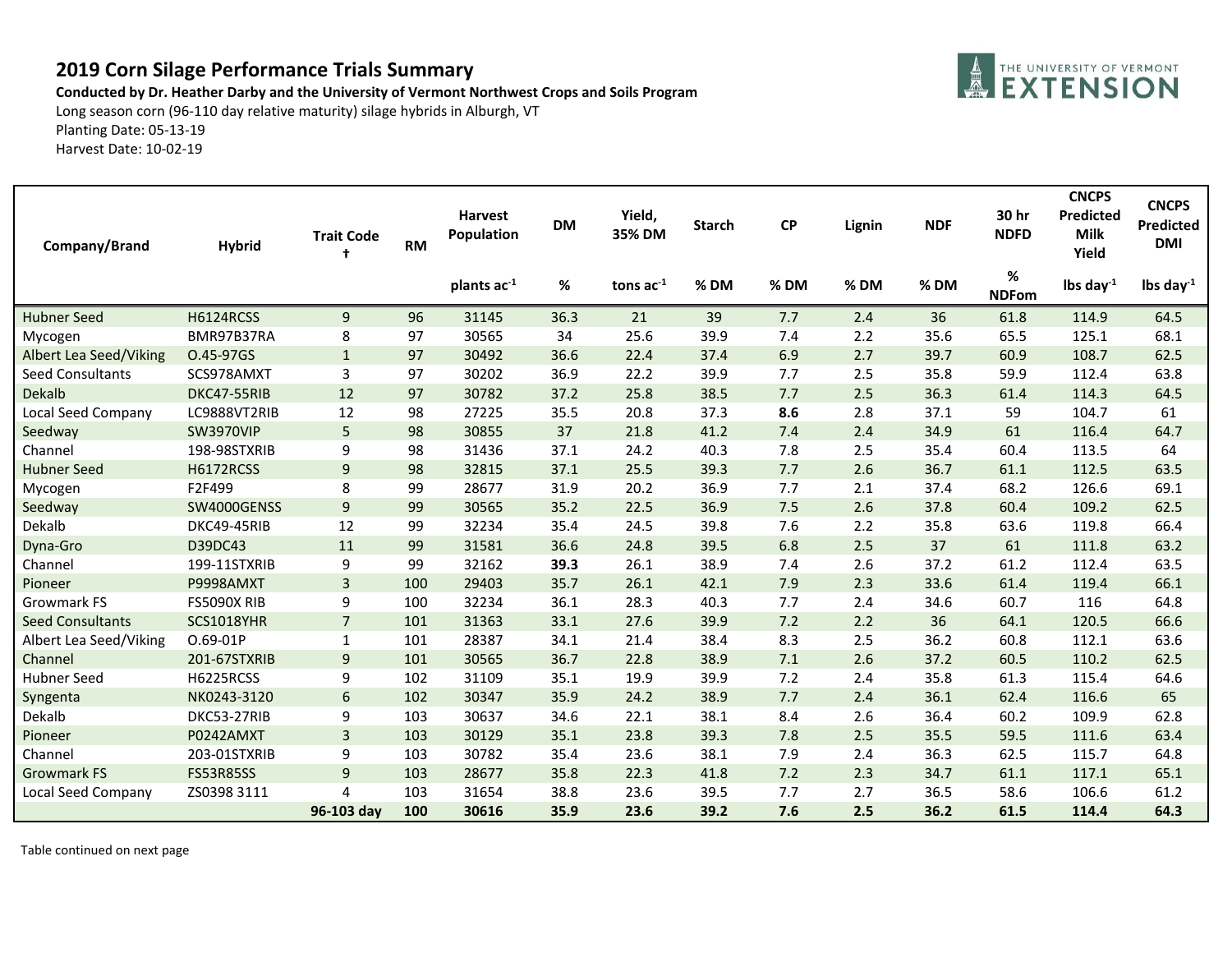| Company/Brand             | <b>Hybrid</b>      | <b>Trait Code</b><br>$\ddot{\phantom{1}}$ | <b>RM</b> | <b>Harvest</b><br>Population | <b>DM</b> | Yield,<br>35% DM | <b>Starch</b> | $\mathsf{C}\mathsf{P}$ | Lignin       | <b>NDF</b> | 30 hr<br><b>NDFD</b> | <b>CNCPS</b><br><b>Predicted</b><br><b>Milk</b><br>Yield | <b>CNCPS</b><br><b>Predicted</b><br><b>DMI</b> |
|---------------------------|--------------------|-------------------------------------------|-----------|------------------------------|-----------|------------------|---------------|------------------------|--------------|------------|----------------------|----------------------------------------------------------|------------------------------------------------|
|                           |                    |                                           |           | plants ac <sup>-1</sup>      | %         | tons $ac^{-1}$   | %DM           | % DM                   | % DM         | % DM       | %<br><b>NDFom</b>    | lbs day $^{-1}$                                          | lbs day $^{-1}$                                |
| <b>Seed Consultants</b>   | <b>SCS 10HR43</b>  | 13                                        | 104       | 28677                        | 34.3      | 23.1             | 39.3          | 7.6                    | 2.5          | 35.8       | 60.3                 | 113                                                      | 63.7                                           |
| <b>Hubner Seed</b>        | <b>H6257RCSS</b>   | 9                                         | 104       | 31581                        | 34.4      | 23.6             | 38.8          | 7.5                    | 2.4          | 35.6       | 61.5                 | 115.8                                                    | 64.7                                           |
| <b>Local Seed Company</b> | LC0488SSXRIB       | 9                                         | 104       | 30710                        | 35.5      | 28.2             | 39.1          | 7.3                    | 2.5          | 36.3       | 60.9                 | 112.7                                                    | 63.7                                           |
| Syngenta                  | NK0472-3110        | 4                                         | 104       | 32234                        | 36.3      | 26.3             | 34.6          | 8.1                    | 2.8          | 39.1       | 61.2                 | 108                                                      | 62.3                                           |
| Albert Lea Seed/Viking    | O.51-04GS          | $\mathbf{1}$                              | 104       | 29258                        | 37        | 21.1             | 41.4          | 7.1                    | 2.2          | 35         | 62.5                 | 119.9                                                    | 66                                             |
| Channel                   | 205-63STXRIB       | 9                                         | 105       | 31726                        | 34.5      | 25.8             | 38.1          | 8                      | 2.4          | 37.1       | 63                   | 116                                                      | 65.2                                           |
| Dekalb                    | DKC55-53RIB        | $\overline{9}$                            | 105       | 31508                        | 35.3      | 28.7             | 38.3          | 7.8                    | 2.6          | 37         | 60.6                 | 111                                                      | 63.2                                           |
| Dekalb                    | DKC55-37RIB        | 9                                         | 105       | 28169                        | 36.8      | 24.2             | 40            | 7.6                    | 2.4          | 35.6       | 61.4                 | 115.1                                                    | 64.4                                           |
| <b>Seed Consultants</b>   | <b>SCS1069YHR</b>  | $\overline{7}$                            | 106       | 31726                        | 32        | 29.2             | 40.1          | 7.3                    | 2.4          | 35.9       | 61                   | 113.9                                                    | 64.1                                           |
| Mycogen                   | <b>BMR06B58</b>    | 10                                        | 106       | 30855                        | 32.9      | 23.1             | 35.9          | 7.8                    | $\mathbf{2}$ | 38.4       | 69.2                 | 130.2                                                    | 70.5                                           |
| <b>Growmark FS</b>        | <b>FS5699X RIB</b> | 9                                         | 106       | 25337                        | 34.9      | 25.4             | 39.5          | 7.4                    | 2.4          | 36         | 61.4                 | 114.9                                                    | 64.4                                           |
| <b>Local Seed Company</b> | LC0657SSXRIB       | 9                                         | 106       | 30419                        | 38.4      | 26.3             | 42.3          | 7.2                    | 2.6          | 34.9       | 57.3                 | 108.8                                                    | 62                                             |
| Pioneer                   | P0789AMXT          | $\overline{3}$                            | 107       | 30492                        | 34.1      | 24.3             | 39.6          | 7.4                    | 2.5          | 36.1       | 60.2                 | 111.8                                                    | 63.2                                           |
| <b>Masters Choice</b>     | MC5790             | $\mathbf{1}$                              | 107       | 30202                        | 35.7      | 23.1             | 36.9          | 7.9                    | 2.7          | 37.7       | 59.9                 | 108.4                                                    | 62.2                                           |
| Channel                   | 207-27STXRIB       | 9                                         | 107       | 33033                        | 36.5      | 28.2             | 43.8          | 7.6                    | 2.3          | 32.2       | 60.7                 | 121.8                                                    | 67                                             |
| <b>Seed Consultants</b>   | <b>SCS1087YHR</b>  | $\overline{7}$                            | 108       | 31799                        | 33.9      | 31.1             | 41.3          | 7.4                    | 2.3          | 33.9       | 60.1                 | 116.8                                                    | 65.1                                           |
| Seedway                   | SW6540VT2P         | 12                                        | 108       | 30637                        | 34.5      | 26               | 39.7          | 7.5                    | 2.5          | 34.9       | 61.3                 | 116.2                                                    | 65                                             |
| Albert Lea Seed/Viking    | O.48-08GS          | $\mathbf{1}$                              | 108       | 30347                        | 35.7      | 19.9             | 38            | 7.4                    | 2.5          | 36.5       | 60.7                 | 110.7                                                    | 62.8                                           |
| <b>Local Seed Company</b> | LC0877VT2PRIB      | 12                                        | 108       | 28967                        | 36.5      | 24.7             | 41.7          | 7.8                    | 2.2          | 34.4       | 62.2                 | 119.9                                                    | 66.4                                           |
| Seed Consultants          | <b>SCS 1105AM</b>  | $\overline{2}$                            | 109       | 31944                        | 31.4      | 24.3             | 37.8          | 6.8                    | 2.5          | 37.7       | 62.3                 | 113.5                                                    | 63.9                                           |
| Dekalb                    | DKC59-07RIB        | 9                                         | 109       | 32452                        | 35.1      | 27.6             | 40.6          | 7.8                    | 2.3          | 33.9       | 62.2                 | 120.9                                                    | 66.7                                           |
| Dyna-Gro                  | D49SS70            | 8                                         | 109       | 31508                        | 35.5      | 23               | 39.6          | 7.6                    | 2.5          | 35.6       | 62.6                 | 117.4                                                    | 65.3                                           |
| Mycogen                   | BMR10B27RA         | 8                                         | 110       | 29258                        | 32.7      | 21.4             | 37.7          | 7.5                    | 2.1          | 37.5       | 67.6                 | 126.8                                                    | 69.1                                           |
|                           |                    | 104-110<br>day                            | 107       | 30558                        | 35        | 25.1             | 39.3          | 7.5                    | 2.4          | 36         | 61.7                 | 115.8                                                    | 64.8                                           |
|                           |                    | LSD (0.10)                                | N/A       | 2522                         | 2.8       | 5.1              | <b>NS</b>     | 0.6                    | 0.3          | <b>NS</b>  | 2.9                  | 9.7                                                      | 3.6                                            |
|                           |                    | <b>Overall</b><br>Mean                    | 103       | 30589                        | 35.4      | 24.3             | 39.3          | 7.6                    | 2.4          | 36.1       | 61.6                 | 115                                                      | 64.6                                           |

| Values in <b>bold</b> indicate the top performer for that measure |  |
|-------------------------------------------------------------------|--|
|-------------------------------------------------------------------|--|

NS = Not significant

N/A = Not applicable; statistical analysis not performed on the parameter

|                   | KEY                                                                                                                |
|-------------------|--------------------------------------------------------------------------------------------------------------------|
| RM:               | Relative maturity                                                                                                  |
| DM:               | Dry matter content                                                                                                 |
| CP:               | Crude protein                                                                                                      |
| NDF:              | Neutral detergent fiber content                                                                                    |
| 30 hr NDFD:       | Digestible NDF after 30 hrs                                                                                        |
|                   | <b>CNCPS Milk Yield:</b> Daily milk yield predicted using the Cornell Net Carbohydrate and Protein System software |
| <b>CNCPS DMI:</b> | Daily dry matter intake predicted using the Cornell Net Carbohydrate and Protein System software                   |